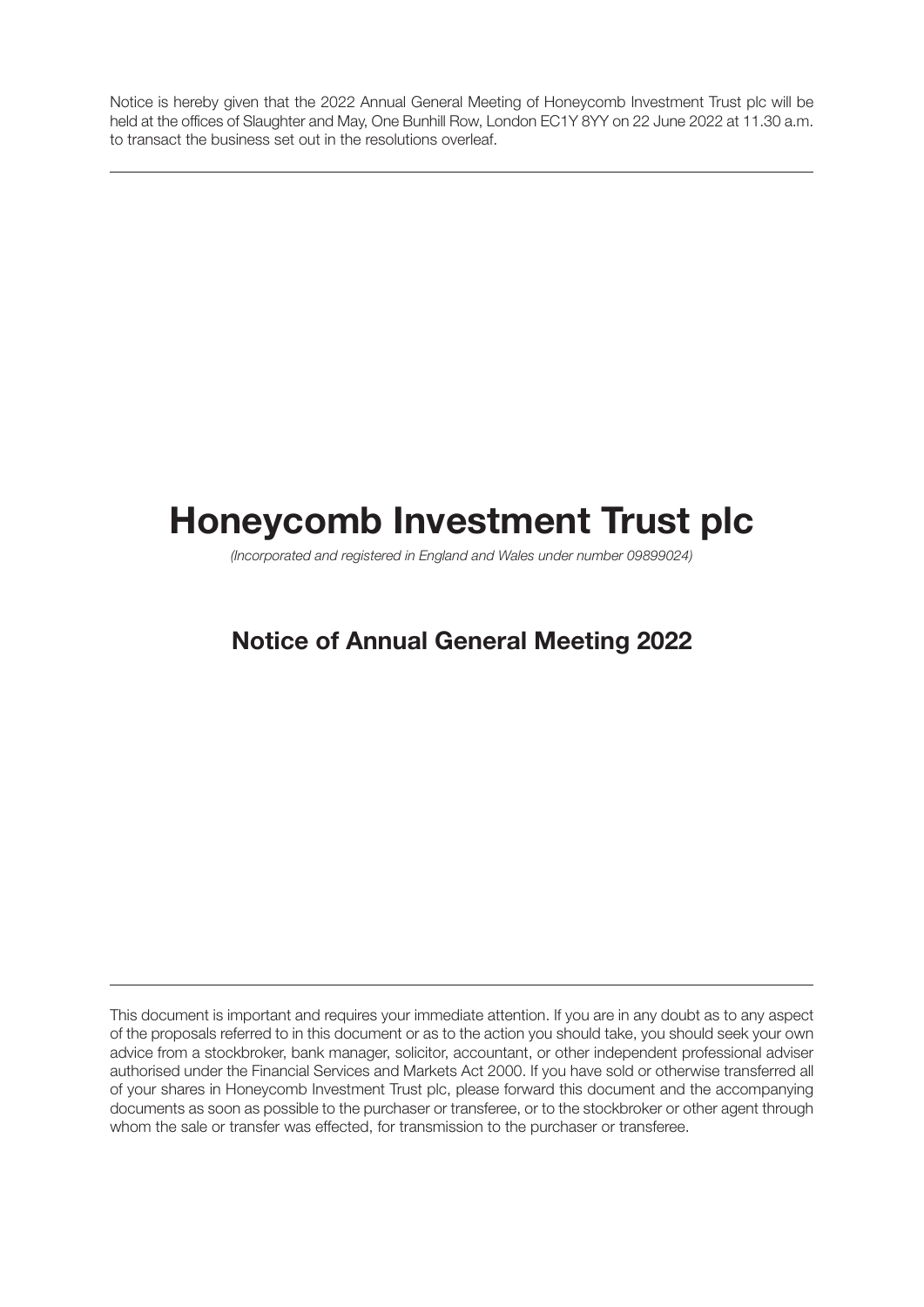# **Honeycomb Investment Trust plc**

**Registered Office:** 6th Floor, 65 Gresham Street, London, England, EC2V 7NQ

18 May 2022

Dear Shareholder,

#### **Annual General Meeting 2022**

I am pleased to enclose the Notice of the Annual General Meeting (the "**AGM**") of Honeycomb Investment Trust plc (the "**Company**") which will be held on 22 June 2022 at 11.30 a.m. at the offices of Slaughter and May, One Bunhill Row, London EC1Y 8YY.

The following documentation is enclosed with this letter:

- Notice of AGM, which sets out the details of the resolutions to be proposed at the AGM; and
- Form of Proxy (and prepaid envelope).

Please note that the Company's Annual Report and Financial Statements in respect of the year ended 31 December 2021 (the "**Annual Report**") are available to view and to download electronically on the Company's website at www.honeycombplc.com/information.

If you have previously indicated that you would prefer to receive a printed copy of the Annual Report, then you will also find a copy of the Annual Report enclosed.

The Notice of AGM sets out the business to be considered at the meeting and the purpose of this letter is to explain certain elements of that business to you.

#### **Voting Arrangements – Action to be taken**

If you would like to vote on the resolutions but will not be attending the AGM, you may appoint a proxy by completing and returning the enclosed proxy form to the Company's registrar, Computershare, at The Pavilions, Bridgwater Road, Bristol BS99 6ZZ, so as to arrive no later than 11.30 a.m. on 20 June 2022. Alternatively, you may appoint a proxy or proxies electronically either via the website run by Computershare at www.investorcentre.co.uk/eproxy using the Control Number, Shareholder Reference Number (SRN) and PIN provided on the form of proxy or if you hold your shares in CREST, you may appoint a proxy via the CREST system (see notes 8 to 11 below). Likewise, if you appoint a proxy electronically, your proxy appointment must be received by 11.30 a.m. on 20 June 2022. If you hold your shares through a nominee service, please contact the nominee service provider regarding the process for appointing a proxy. The appointment of a proxy will not prevent you from attending the AGM and voting in person should you so wish. Further details relating to voting by proxy are set out in the Notes to the Notice of AGM on pages 12 and 13 of this document.

All resolutions for consideration at the AGM will be voted on by way of a poll, rather than a show of hands. This means that ordinary shareholders will have one vote for each ordinary share held.

#### **Shareholder Helpline**

If you have any questions relating to the enclosed documents, please call the Company's Registrars, Computershare, on 0370 707 4023. Lines are open from 8.30 a.m. to 5.30 p.m., Monday to Friday. The helpline cannot give any financial, legal or tax advice.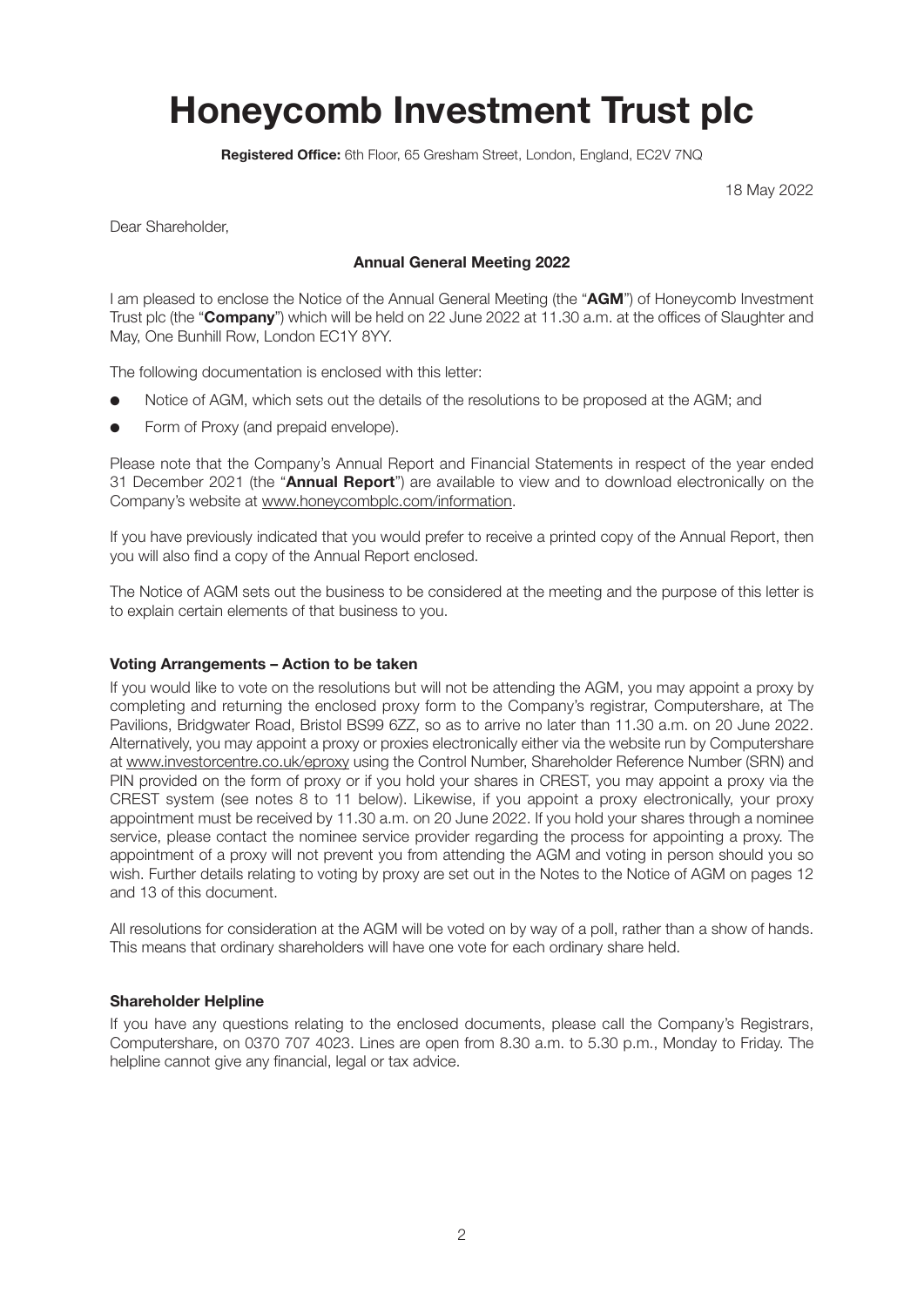#### **Documents available for inspection**

The following documents are available for inspection at the registered office of the Company during usual business hours on any weekday (public holidays excepted) from the date of the Notice of AGM until the conclusion of the AGM and will also be available for inspection at the AGM venue from at least 15 minutes before the AGM until the conclusion of the AGM:

- a copy of the Company's Memorandum and Articles of Association;
- **.** copies of the letters of appointment of the Directors of the Company; and
- the Annual Report and Accounts for the year ended 31 December 2021.

#### **Recommendation**

**Full details of the above resolutions are contained in the Notice of AGM. The Directors believe that all the proposed resolutions to be considered at the AGM are in the best interests of the Company and its members as a whole. Accordingly, the Directors unanimously recommend that you vote in favour of all the resolutions.**

Yours sincerely

#### **Robert Sharpe**

Chairman Honeycomb Investment Trust plc

18 May 2022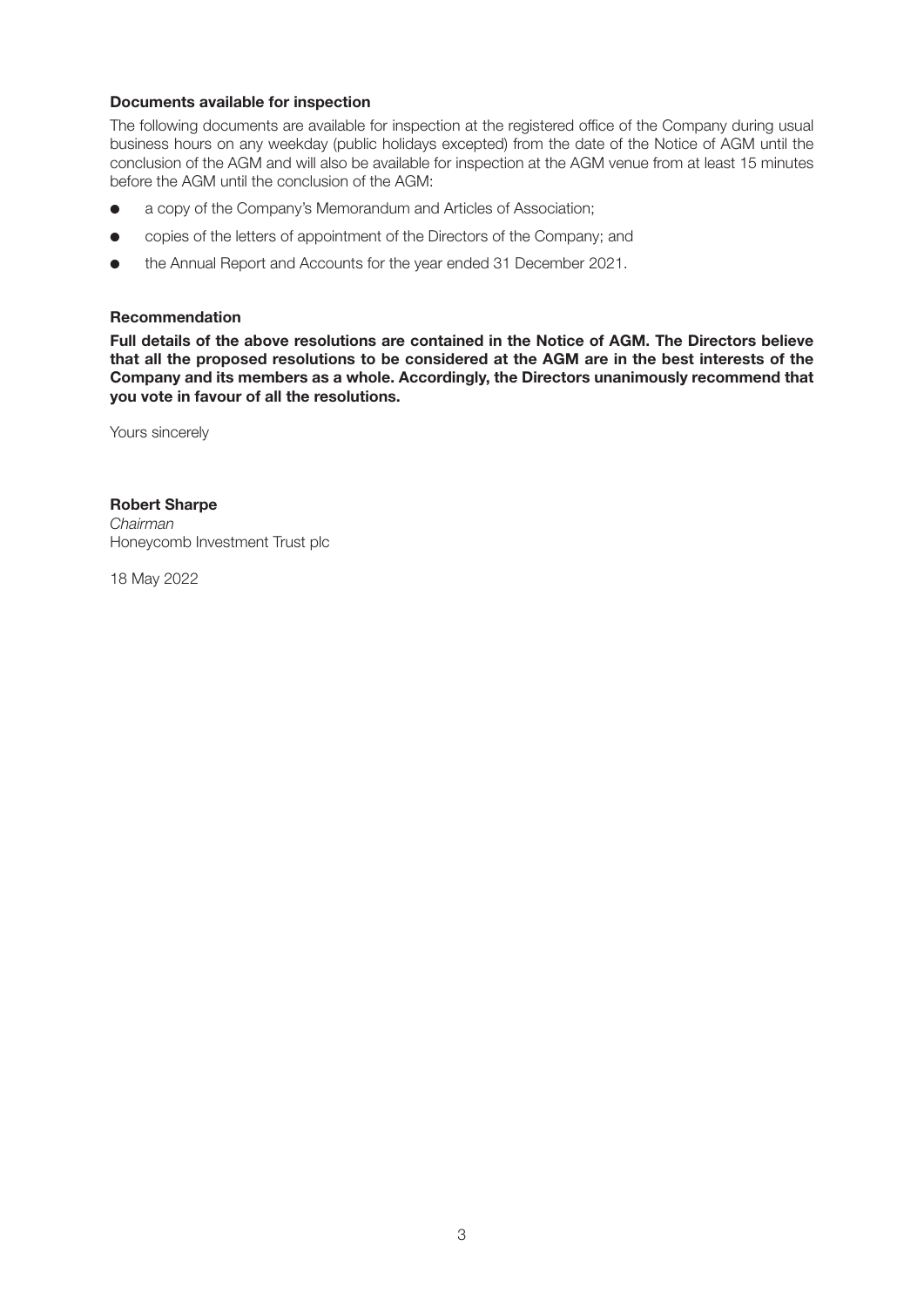# **Honeycomb Investment Trust plc**

## **NOTICE OF ANNUAL GENERAL MEETING**

NOTICE IS HEREBY GIVEN that the 2022 Annual General Meeting (the "**AGM**") of Honeycomb Investment Trust plc (the "**Company**") will be held at the offices of Slaughter and May, One Bunhill Row, London EC1Y 8YY on 22 June 2022 at 11.30 a.m. to transact the business set out in the resolutions below.

You will be asked to consider and if thought fit to pass the resolutions below. Resolutions 1 to 11 will be proposed as ordinary resolutions; this means that for each of those ordinary resolutions to be passed, more than 50 per cent. of the votes cast must be in favour. Resolutions 12 to 15 will be proposed as special resolutions; this means that for each of those special resolutions to be passed, at least 75 per cent. of the votes cast must be in favour.

#### **Ordinary Resolutions**

- 1. THAT the Company's annual accounts for the year ended 31 December 2021, together with the strategic report, Directors' report and auditor's report on those accounts, be received and adopted.
- 2. THAT the Directors' remuneration report (excluding the Directors' remuneration policy) set out on pages 53 to 58 of the annual report and financial statements for the financial year ended 31 December 2021 (the "**Annual Report**") be approved.
- 3. THAT the Company's dividend policy to continue to pay four interim dividends per year be approved.
- 4. THAT Robert Sharpe be re-elected as a Director of the Company.
- 5. THAT James Coyle be re-elected as a Director of the Company.
- 6. THAT Richard Rowney be re-elected as a Director of the Company.
- 7. THAT Joanne Lake be re-elected as a Director of the Company.
- 8. THAT PricewaterhouseCoopers LLP be re-appointed as auditors of the Company, to hold office from the conclusion of the AGM until the conclusion of the next annual general meeting at which financial statements are laid before the Company.
- 9. THAT the Audit Committee be authorised to determine the remuneration of PricewaterhouseCoopers LLP as auditors of the Company.
- 10. THAT the Directors be generally and unconditionally authorised, in addition to all subsisting authorities, to exercise all the powers of the Company to allot ordinary shares of £0.01 each in the capital of the Company ("**Ordinary Shares**"), and to grant rights to subscribe for or to convert any security into Ordinary Shares for any purpose, up to an aggregate nominal amount of £34,973.43 such authority to apply until the end of next year's annual general meeting (or, if earlier, until the close of business on 31 August 2023) but, in each case, during this period the Company may make offers and enter into agreements which would, or might, require Ordinary Shares to be allotted or rights to subscribe for or convert securities into Ordinary Shares to be granted after the authority ends and the Board may allot Ordinary Shares or grant rights to subscribe for or convert securities into Ordinary Shares under any such offer or agreement as if the authority had not ended.
- 11. THAT, in addition to all subsisting authorities (including any authority granted pursuant to Resolution 10), the Directors be generally and unconditionally authorised to exercise all the powers of the Company to allot Ordinary Shares, and to grant rights to subscribe for or to convert any security into Ordinary Shares for any purpose, up to an aggregate nominal amount of £34,973.43, such authority to apply until the end of next year's annual general meeting (or, if earlier, until the close of business on 31 August 2023), but, in each case, during this period the Company may make offers and enter into agreements which would, or might, require Ordinary Shares to be allotted or rights to subscribe for or convert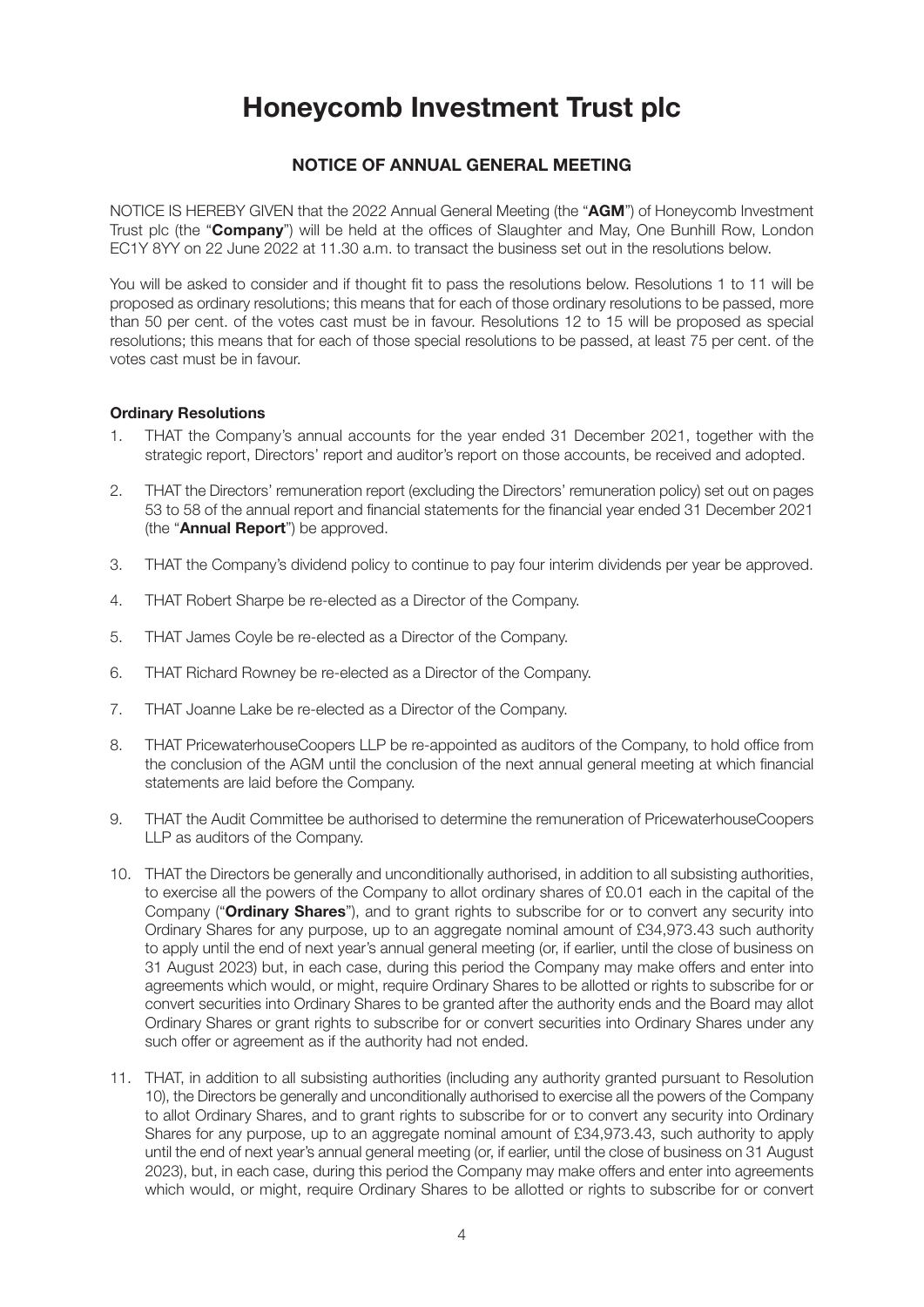securities into Ordinary Shares to be granted after the authority ends and the Board may allot Ordinary Shares or grant rights to subscribe for or convert securities into Ordinary Shares under any such offer or agreement as if the authority had not ended.

#### **Special Resolutions**

- 12. THAT, if Resolution 10 is passed, the Directors be given power, in addition to all subsisting powers, to allot Ordinary Shares under the authority given by that resolution and/or to sell Ordinary Shares held by the Company as treasury shares as if section 561 of the Companies Act 2006 (the "**Act**") did not apply to any such allotment or sale, up to an aggregate nominal amount of £34,973.43, provided that in the case of any Ordinary Shares allotted the issue price is no lower than the latest published net asset value per Ordinary Share (as calculated in accordance with the Company's policies existing from time to time), such power to apply until the end of next year's annual general meeting (or, if earlier, until the close of business on 31 August 2023), but, in each case, during this period the Company may make offers, and enter into agreements, which would, or might, require Ordinary Shares to be allotted (or treasury shares to be sold) after the power ends and the Directors may allot Ordinary Shares (and sell treasury shares) under any such offer or agreement as if the power had not ended.
- 13. THAT, if Resolution 11 is passed, the Directors be given power, in addition to all subsisting powers (including any powers granted pursuant to Resolution 12), to allot Ordinary Shares and/or to sell Ordinary Shares held by the Company as treasury shares as if section 561 of the Act did not apply to any such allotment or sale, up to an aggregate nominal amount of £34,973.43, provided that in the case of any Ordinary Shares allotted the issue price is no lower than the latest published net asset value per Ordinary Share (as calculated in accordance with the Company's policies existing from time to time), such power to apply until the end of next year's annual general meeting (or, if earlier, until the close of business on 31 August 2023), but, in each case, during this period the Company may make offers, and enter into agreements, which would, or might, require Ordinary Shares to be allotted (or treasury shares to be sold) after the power ends and the Directors may allot Ordinary Shares (and sell treasury shares) under any such offer or agreement as if the power had not ended.
- 14. THAT the Company be and is hereby generally and unconditionally authorised pursuant to section 701 of the Act to make one or more market purchases (as defined in section 693 of that Act) of Ordinary Shares on such terms and in such manner as the Directors may determine from time to time, provided that:
	- a) the maximum aggregate number of Ordinary Shares that may be acquired under this authority is 5,242,517;
	- b) the minimum price (exclusive of expenses) which may be paid for each Ordinary Share is its nominal value;
	- c) the maximum price (exclusive of expenses) which may be paid for each Ordinary Share is the higher of: (i) an amount equal to 105 per cent. of the average of the mid-market values for the Ordinary Shares for the five business days immediately preceding the day on which the Company contracts to purchase the Ordinary Share; and (ii) an amount equal to the higher of the price of the last independent trade of an Ordinary Share and the highest current independent purchase bid at the time on the trading venue on which the purchase is carried out; and
	- d) Ordinary Shares purchased pursuant to the authority conferred by this resolution shall be either (i) cancelled immediately upon completion of the purchase, or (ii) be held, sold, transferred or otherwise dealt with as treasury shares in accordance with the provisions of the Act,

 such authority to expire at close of business on 31 August 2023 or, if earlier, on the conclusion of the next annual general meeting of the Company but, in each case, during this period the Company may enter into a contract to purchase Ordinary Shares which would, or might, be completed or executed wholly or partly after the authority ends and the Company may purchase Ordinary Shares pursuant to any such contract as if the authority had not ended.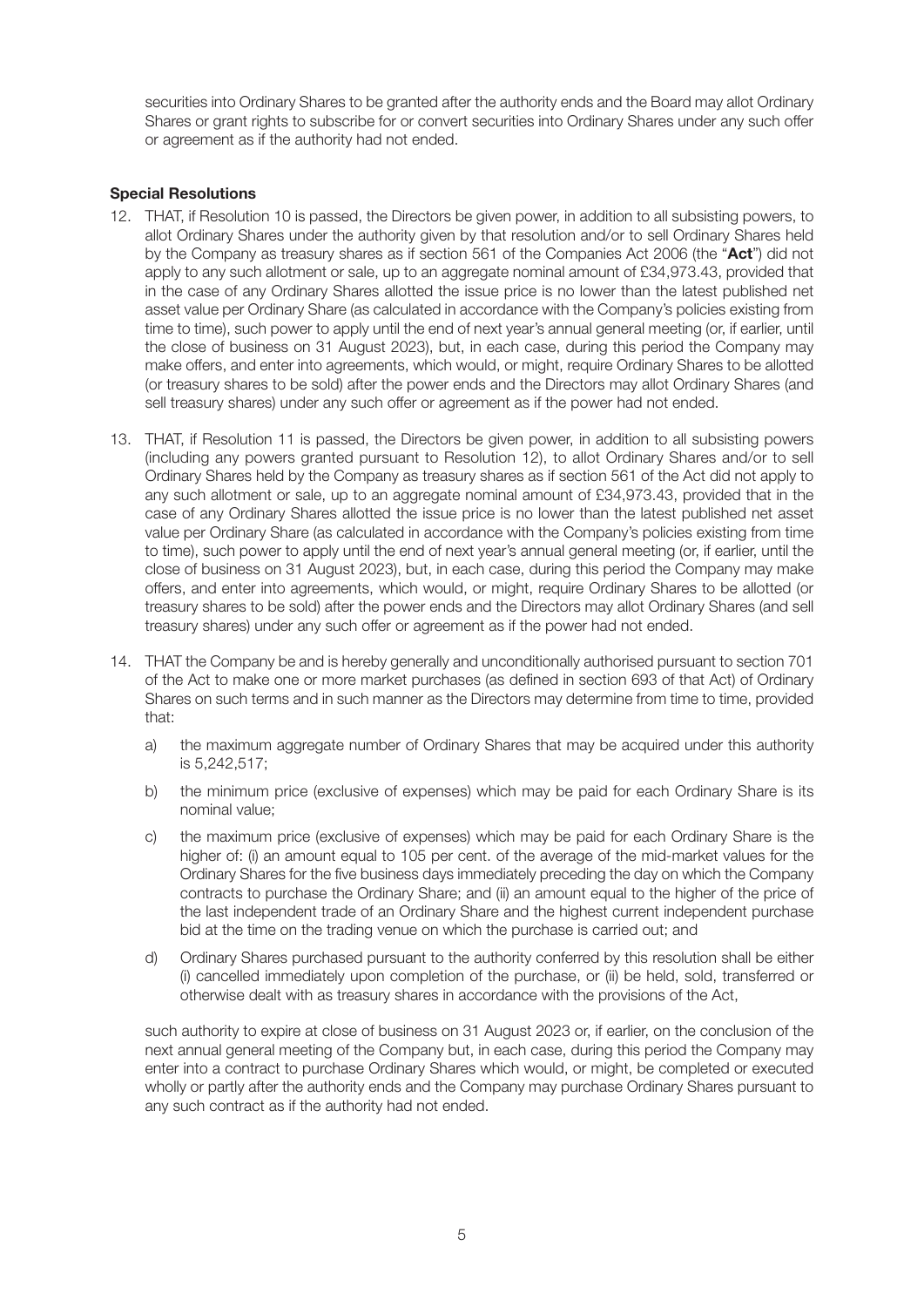15. THAT any general meeting of the Company, other than an annual general meeting, may be called on not less than 14 clear days' notice, such authority to expire at the conclusion of the next annual general meeting of the Company.

By order of the Board

### **Link Company Matters Limited**

Company Secretary

18 May 2022

Registered Office – 6th Floor, 65 Gresham Street, London, England, EC2V 7NQ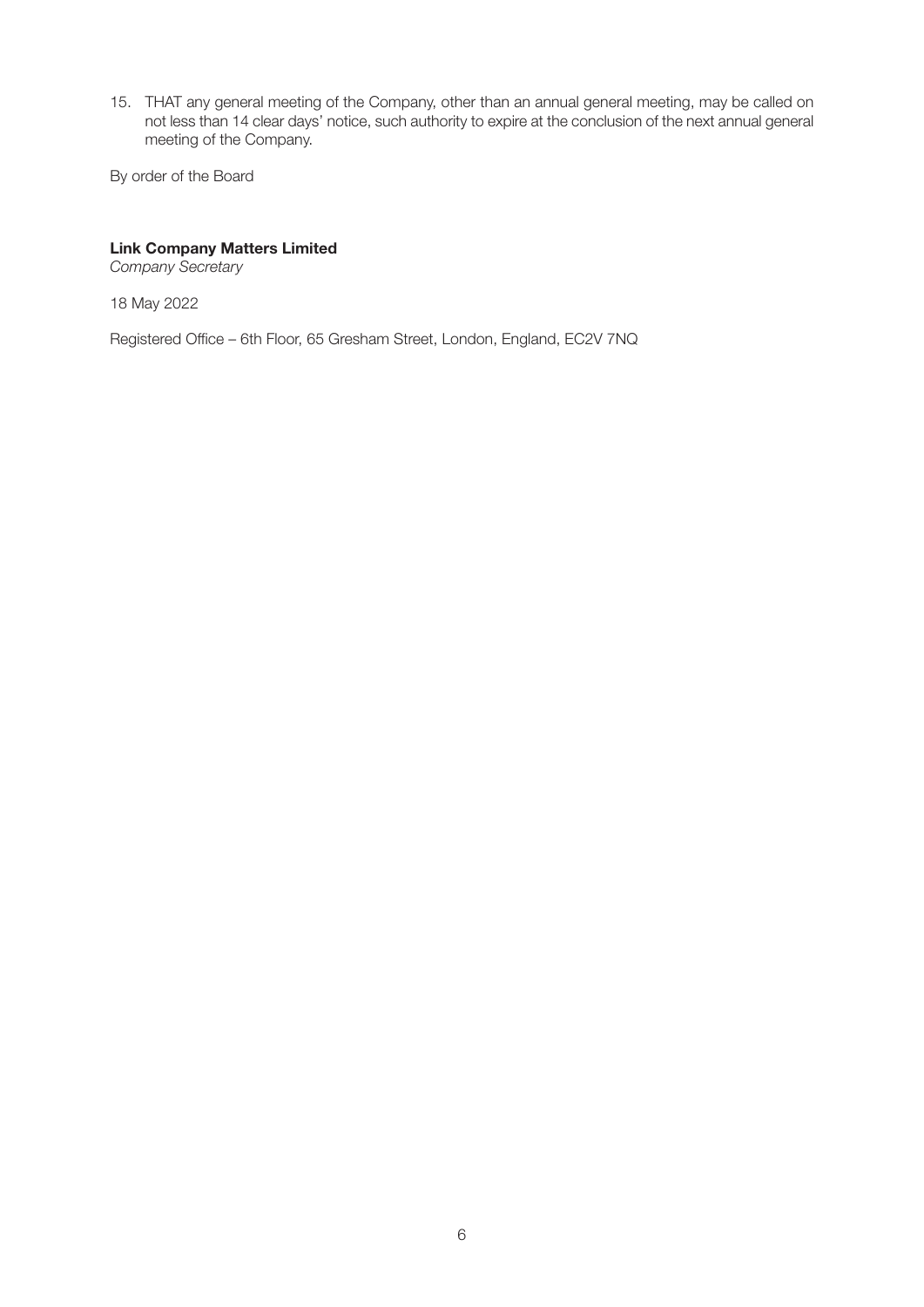# **EXPLANATORY NOTES ON THE RESOLUTIONS**

#### **Resolution 1 – To receive and adopt the annual accounts and reports**

The Directors are required to present the annual accounts for the year ended 31 December 2021, together with the strategic report, Directors' report and auditor's report on those accounts, to the meeting. These are contained in the Company's Annual Report. A resolution to receive and adopt the annual accounts, together with the strategic report, Directors' report and auditor's report is included as an ordinary resolution.

#### **Resolution 2 – Directors' remuneration report**

An advisory resolution to approve the Directors' remuneration report is included as an ordinary resolution. The Directors' remuneration report is set out on pages 53 to 58 of the Annual Report.

#### **Resolution 3 – Dividend policy**

A resolution to approve the Company's existing policy to pay four interim dividends per year.

Under the Company's articles of association, the Board is authorised to approve the payment of interim dividends without the need for prior approval of the Company's shareholders.

However, having regard to corporate governance best practice relating to the payment of interim dividends without the approval of a final annual dividend by a company's shareholders, the Board has decided to seek express approval from shareholders of its dividend policy to pay four interim dividends per year. As at the date of the notice of AGM, the policy remains unchanged to that disclosed in the Company's initial public offering prospectus and confirmed in the most recent prospectus published on 21 December 2018 (to be read in conjunction with the supplementary prospectus published on 12 August 2019), which states that the Company intends to distribute at least 85 per cent. of its distributable income earned in each financial year by way of dividends to be paid quarterly. The Company published a shareholder circular on 10 May 2022 (the "**Circular**") relating to, and seeking the requisite shareholder approvals in connection with, the Company's proposed all share combination with Pollen Street Capital Holdings Limited (the "**Transaction**"). Subject to and from completion of the Transaction, the Company's dividend policy will be as described in the Circular. Shareholders should note that the dividend policy is not a profit forecast and if dividends are declared by the Board, they will only be paid to the extent permitted in accordance with the Act.

Notwithstanding the provisions of the Company's articles of association, it is the intention of the Board to refrain from authorising any further interim dividend payments until such time as the Company's dividend policy is approved by its shareholders. Accordingly, if Resolution 3 is not passed at the Annual General Meeting, it is the Board's intention to recommend the declaration of any future dividends to the Company's shareholders for approval in a general meeting until such time as an equivalent resolution approving the Company's dividend policy is approved by the shareholders.

#### **Resolutions 4-7 – Re-election of Directors**

The Company's articles of association require that any director appointed by the Board retire and seek election and / or re-election at every AGM. In accordance with the approach, Robert Sharpe, Jim Coyle, Richard Rowney and Joanne Lake will stand for re-election to the Board. The skills and experience of each director, which can be found below and on pages 31 to 32 of the Annual Report, demonstrate why their contribution is, and continues to be, important to the Company's long-term sustainable success.

#### **ROBERT SHARPE**

Chairman of the Board, the Nomination Committee and the Management Evaluation Committee. Member of the Remuneration Committee.

Robert has over 45 years' experience in retail banking. He is currently chairman at MetroBank plc, Hampshire Trust Bank plc and Aspinall Financial Services Limited. He has had an extensive number of appointments both in the UK and the Middle East including non-executive director ("NED") at Aldermore Bank plc, George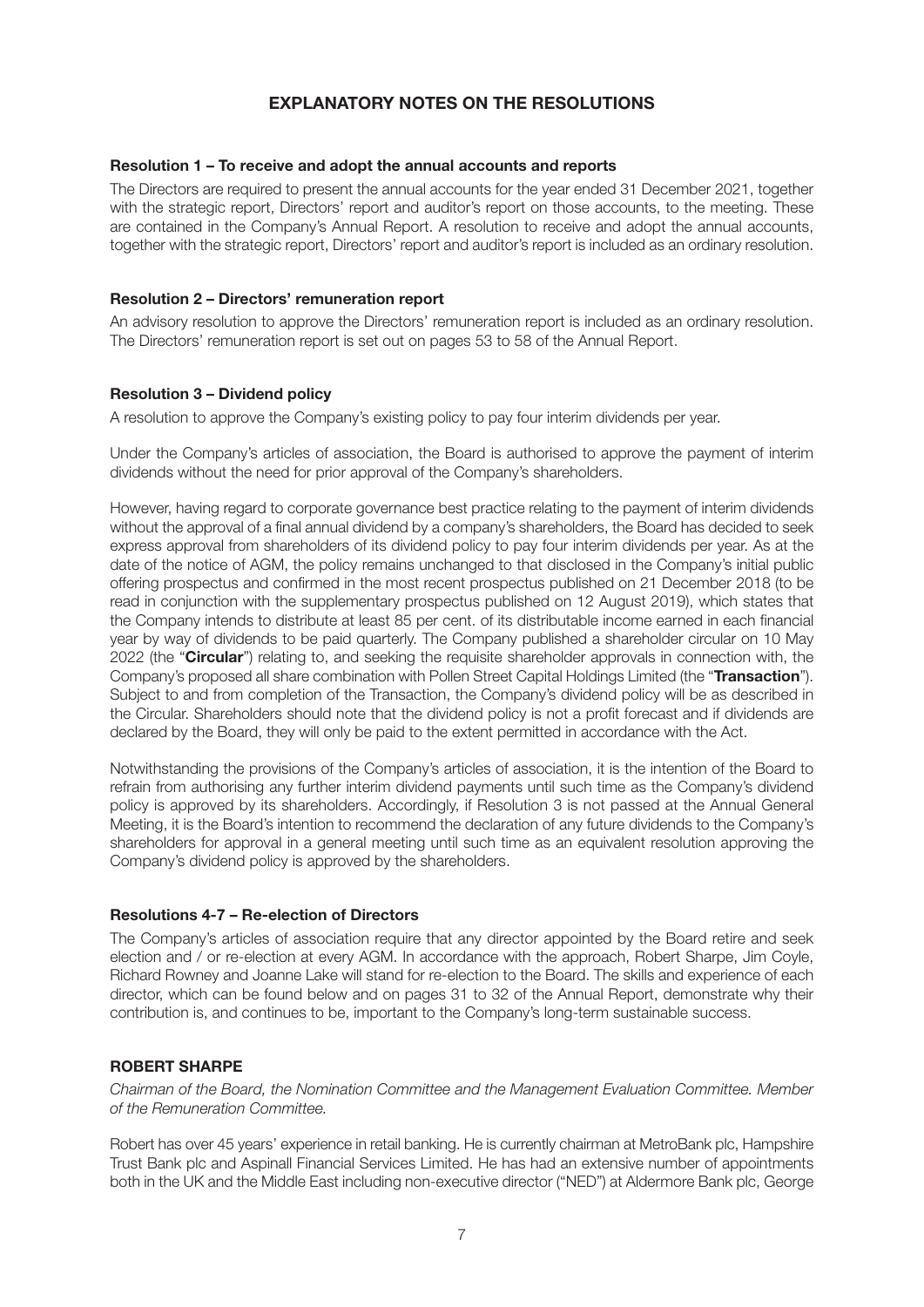Wimpy plc, Barclays Bank UK Retirement Fund, Vaultex Limited, LSL Properties plc, RIAS plc and several independent NED roles at banks in Qatar, UAE, Oman and Turkey. Robert was previously chief executive officer at West Bromwich Building Society, a role he took to chart and implement its rescue plan. Prior to this, he was chief executive officer at Portman Building Society and Bank of Ireland in the UK.

### **JIM COYLE**

Senior Independent Director to the Board.

Chairman of the Audit Committee.

Member of the Risk Committee, the Nomination Committee, the Remuneration Committee and the Management Evaluation Committee.

Jim is a NED, chair of the Audit Committee and member of the Risk Committee at HSBC UK Bank plc, chairman of HSBC Trust Company (UK) Ltd and Marks & Spencer Unit Trust Management Limited. He is also Chairman at Supply@ME Capital plc, NED and chairman of the audit and risk committee at Scottish Water, NED at Marks & Spencer Financial Services plc and an independent non-executive member of Deloitte UK Oversight Board. He was previously chairman at Worldfirst, NED at the Scottish Building Society, NED and chairman of the Audit Committee of Vocalink plc, and group financial controller at Lloyds Banking Group, having earlier held a role as divisional finance director, Group Operations. Prior to this, Jim was group chief accountant for the Bank of Scotland, having joined the bank in 1991. He qualified as a Chartered Accountant with KPMG before spending 10 years in the oil industry, holding senior positions with BP. Jim is a Fellow of the Chartered Institute of Bankers in Scotland, a former member of the Council of the Institute of Chartered Accountants of Scotland and the Financial Reporting Council Committees.

### **RICHARD ROWNEY**

Chairman of the Risk Committee.

Member of the Audit Committee, the Nomination Committee, the Remuneration Committee and the Management Evaluation Committee.

Richard is currently Group CEO of James Hay Partnership ("JHP") and Nucleus Financial Group ("NFG") a leading retirement and wealth management specialist managing over £48bn of assets. Backed by Private Equity specialist Epiris, JHP is a consolidator in the platform market. He is also a NED at MSP Capital Limited. Prior to this, Richard was group chief executive of LV= a leading financial services provider and a mutual where he worked as an executive member of the board for 13 years. Richard left LV= at the end of 2019 following the sale of the General Insurance business to the Allianz Group. Richard had led the business to win the Moneywise Most Trusted Life Insurer award as well as YouGov's UK's Most Recommended Insurer. Prior to his position as chief executive officer he had been managing director of the group's Life & Pensions business which he successfully turned into one of the UK's leading Protection and Retirement specialist companies. Prior to his time at LV= Richard held various chief operating officer and risk roles across Barclays corporate and retail banking. Richard holds a first-class degree in Geography from the University of Leeds, an MBA from Henley Business School and has completed the Harvard Management Programme in 2006.

#### **JOANNE LAKE**

Chairman of the Remuneration Committee.

Member of the Audit Committee, the Risk Committee, the Nomination Committee and the Management Evaluation Committee.

Joanne has over 35 years' experience in financial and professional services. She is currently independent non-executive chair of Made Tech Group plc, the AIM-listed leading provider of digital, data and technology services to the UK public sector, independent non-executive deputy chairman of Main Market-listed land promotion, property development and investment, and construction group, Henry Boot PLC, and is an independent NED at AIM-listed Gateley Holdings plc, the legal and professional services group, and Braemar Shipping Services PLC, an established international provider of shipping, marine and energy services. Joanne is a Chartered Accountant and has previously held senior roles at UK investment banks including Panmure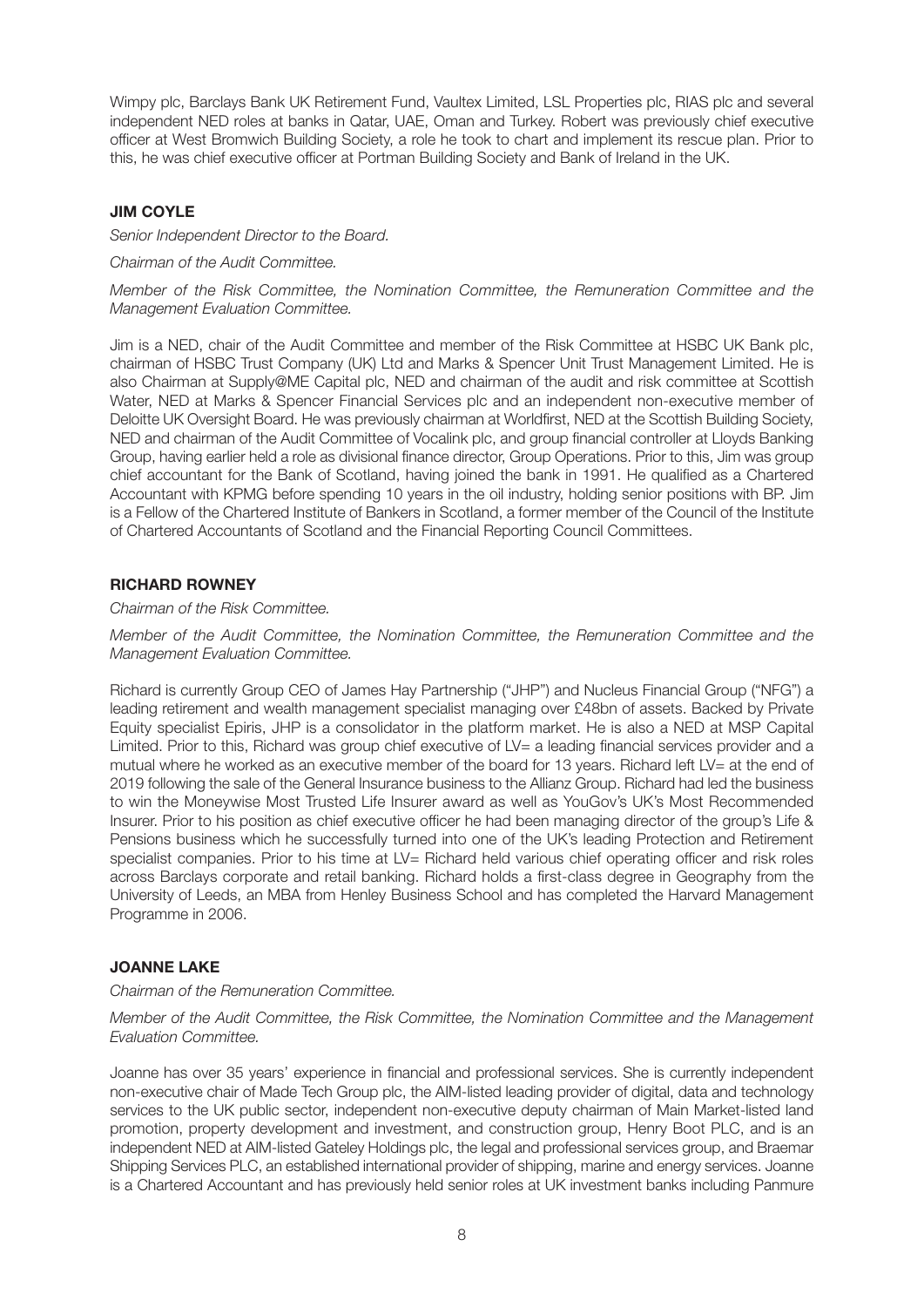Gordon, Evolution Securities and Williams de Broe and in audit and business advisory services with PwC. Joanne is a Fellow of the ICAEW and a member of its Corporate Finance Faculty and is a Fellow of the Chartered Institute for Securities and Investment.

#### **Resolutions 8 and 9 – Re-appointment and remuneration of auditor**

At each meeting at which the Company's financial statements are presented to its members, the Company is required to appoint an auditor to serve until the next such meeting. The Board, on the recommendation of the Audit Committee, recommends the re-election of PricewaterhouseCoopers LLP and this will be proposed to the AGM as Resolution 8. Resolution 9 authorises the Audit Committee to determine the remuneration of PricewaterhouseCoopers LLP as auditors.

#### **Resolution 10 and 11 – Authority to allot Ordinary Shares**

Resolution 10 will, if approved, authorise the Directors generally and unconditionally, in addition to all subsisting authorities, to exercise all the powers of the Company to allot Ordinary Shares, and to grant rights to subscribe for or to convert any security into Ordinary Shares for any purpose, up to an aggregate nominal amount of £34,973.43, such authority to apply until the end of next year's AGM (or, if earlier, until the close of business on 31 August 2023) but, in each case, during this period the Company may make offers and enter into agreements which would, or might, require Ordinary Shares to be allotted or rights to subscribe for or convert securities into Ordinary Shares to be granted after the authority ends and the Board may allot Ordinary Shares or grant rights to subscribe for or convert securities into Ordinary Shares under any such offer or agreement as if the authority had not ended.

Resolution 11, in addition to any authority granted pursuant to Resolution 10, will, if approved, authorise the Directors generally and unconditionally to exercise all the powers of the Company to allot Ordinary Shares, and to grant rights to subscribe for or to convert any security into Ordinary Shares for any purpose, up to an aggregate nominal amount of £34,973.43, such authority to apply until the end of next year's AGM (or, if earlier, until the close of business on 31 August 2023), but, in each case, during this period the Company may make offers and enter into agreements which would, or might, require Ordinary Shares to be allotted or rights to subscribe for or convert securities into Ordinary Shares to be granted after the authority ends and the Board may allot Ordinary Shares or grant rights to subscribe for or convert securities into Ordinary Shares under any such offer or agreement as if the authority had not ended.

The Directors wish to use their authorities under Resolutions 10 and 11 to ensure that the Company is able to take advantage of investment opportunities identified by its investment manager (in accordance with the Company's investment objective) as and when they arise. The Directors remain focused on delivering the Company's investment objective and are also mindful of the likely benefit to all members of increasing the market liquidity in the Company's shares and of reducing the Company's administrative expenses on a per share basis by increasing the number of Ordinary Shares in issue.

The Directors may exercise their authorities to allot shares during the forthcoming period of twelve months, in whole or in part, to raise additional capital primarily for the purpose of acquiring investments sourced by the Company's investment manager in line with the Company's investment policy. Under the Act, the Company is restricted from issuing shares on a non-pre-emptive basis unless permitted pursuant to a special resolution of the Company of the sort proposed in Resolutions 12 and 13. Under both Resolutions 12 and 13, the Directors may only issue shares on a non-pre-emptive basis at a gross price which is at least equal to the latest published net asset value per existing Ordinary Share at the time of their issue. Taken together, these factors mean that the Directors must issue shares in a manner which enables investors to avoid dilution to the then prevailing net asset value attributable to their shares. The Directors therefore believe that it will promote the success of the Company for the benefit of its members as a whole to have flexibility to issue new Ordinary Shares up to an aggregate maximum nominal amount of £69,946.86 (equal to approximately 20.00 per cent. of the Company's issued ordinary share capital (excluding treasury shares) as at 10 May 2022 (being the latest practicable date prior to publication of the Notice of AGM).

These authorities will expire (unless previously renewed, varied or revoked) on the conclusion of the 2023 annual general meeting of the Company (or, if earlier, at the close of business on 31 August 2023).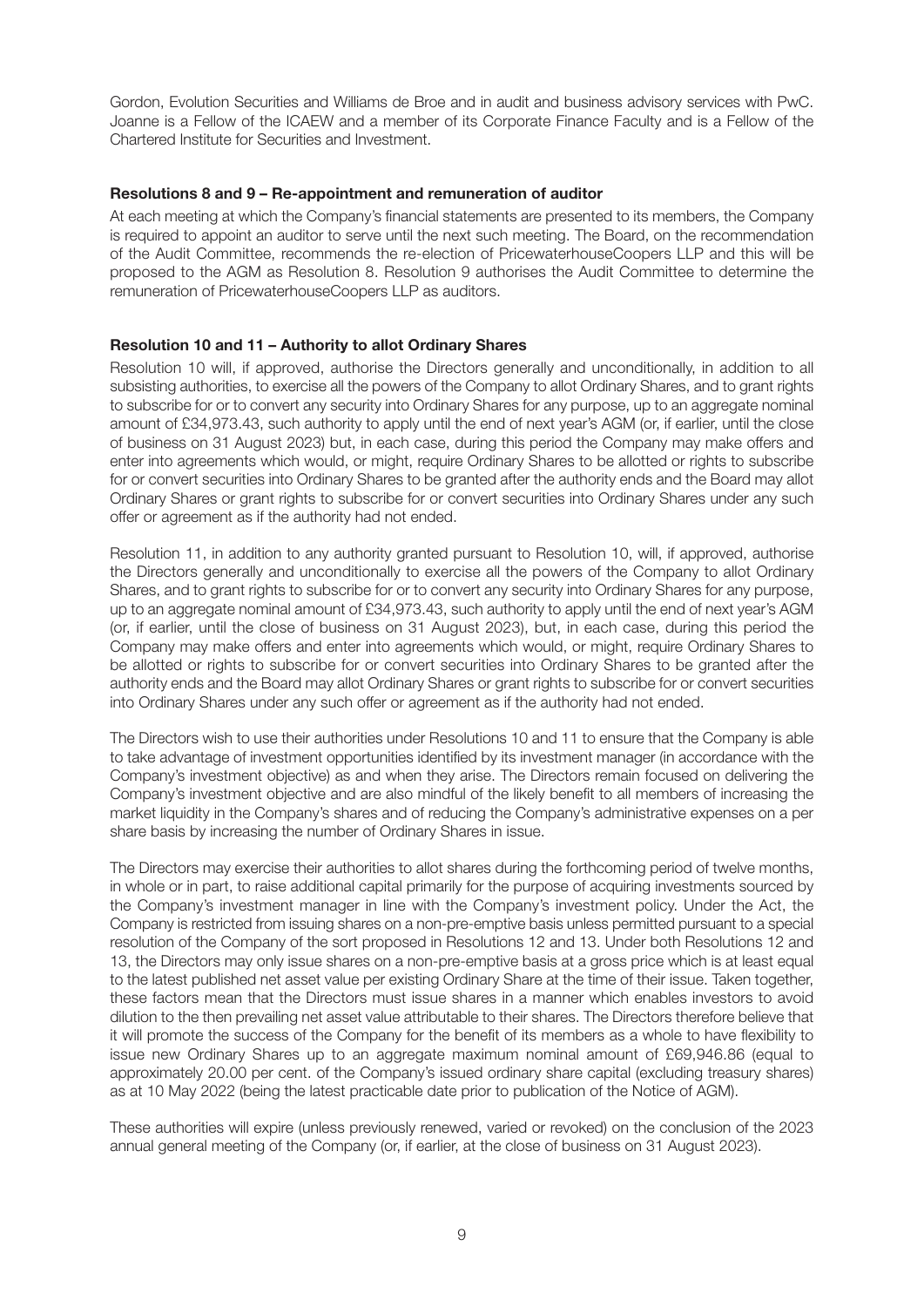#### **Resolution 12 and 13 – Authority to disapply pre-emption rights in relation to Ordinary Shares**

Resolution 12 is a special resolution which is being proposed to authorise the Directors to disapply the pre-emption rights of existing shareholders in relation to issues of Ordinary Shares under Resolution 10 (being in respect of Ordinary Shares up to an aggregate nominal value of £34,973.43 representing up to approximately 10.00 per cent. of the Company's issued ordinary share capital (excluding treasury shares) as at the date of the Notice of AGM).

No issuance of Ordinary Shares without pre-emption rights will be made at a price less than the latest published net asset value per Ordinary Share at the time of issue.

Resolution 13 is also a special resolution which is being proposed in addition to Resolution 12 to authorise the Directors to disapply the pre-emption rights of existing shareholders in relation to issues of Ordinary Shares under Resolution 11 (being in respect of Ordinary Shares up to an aggregate nominal value of £34,973.43, representing up to approximately 10.00 per cent. of the Company's issued ordinary share capital as at 10 May 2022), provided that in the case of any Ordinary Shares allotted the issue price is no lower than the latest published net asset value per Ordinary Share (as calculated in accordance with the Company's policies existing from time to time). In the event that both Resolutions 12 and 13 are passed, the Directors will have authority to disapply the pre-emption rights of existing shareholders in relation to issues of Ordinary Shares up to an aggregate nominal amount of £69,946.86, which represents approximately 20.00 per cent. of issued ordinary share capital (excluding treasury shares) as at 10 May 2022.

These authorities under Resolutions 12 and 13 will expire (unless previously renewed, varied or revoked) on the conclusion of the 2023 annual general meeting of the Company (or, if earlier, at the close of business on 31 August 2023).

#### **Resolution 14 – Purchase of own shares**

Resolution 14 is a special resolution that will grant the Company authority to make market purchases of up to 5,242,517 of its own Ordinary Shares, representing approximately 14.99 per cent. of the Ordinary Shares in issue (excluding treasury shares) as at 10 May 2022 (being the latest practicable date prior to publication of the Notice of AGM). The Ordinary Shares bought back will either be cancelled or placed into treasury at the determination of the Directors.

The maximum price which may be paid per Ordinary Share is the higher of: (i) 5 per cent. above the average of the middle market value of an Ordinary Share of the Company for the five business days immediately preceding the day of purchase; and (ii) the higher of the price of the last independent trade of an Ordinary Share and the highest current independent purchase bid for an Ordinary Share. The minimum price which may be paid for each Ordinary Share is £0.01.

At the annual general meeting of the Company held on 8 June 2021, a special resolution was proposed and passed giving the Directors authority, until the conclusion of the 2022 annual general meeting, to make market purchases of the Company's own issued shares up to a maximum of 14.99 per cent. of the issued share capital.

The Board is proposing that it should be given renewed authority to purchase Ordinary Shares in the market. The Directors may exercise the authority granted under this resolution if they consider it to be likely to promote the success of the Company for the benefit of its members as a whole, which may include addressing any significant imbalance between the supply and demand for the Company's Ordinary Shares and to manage a discount to net asset value at which the Ordinary Shares trade. Purchases would be made in accordance with the provisions of the Act. This authority shall expire on the conclusion of the 2023 annual general meeting of the Company (or, if earlier, at the close of business on 31 August 2023) when a resolution to renew the authority will be proposed. The Directors currently intend that any Ordinary Shares repurchased would be held in treasury, subject to applicable law and regulation.

The Company has implemented two share buyback programmes, the first as announced on 10 August 2020 and the second as announced on 21 March 2022 (and extended on 29 April 2022). Following these share buyback programmes (the second of which is ongoing), as at 10 May 2022 (being the latest practicable date prior to publication of the Notice of AGM), 4,476,485 treasury shares were held by the Company.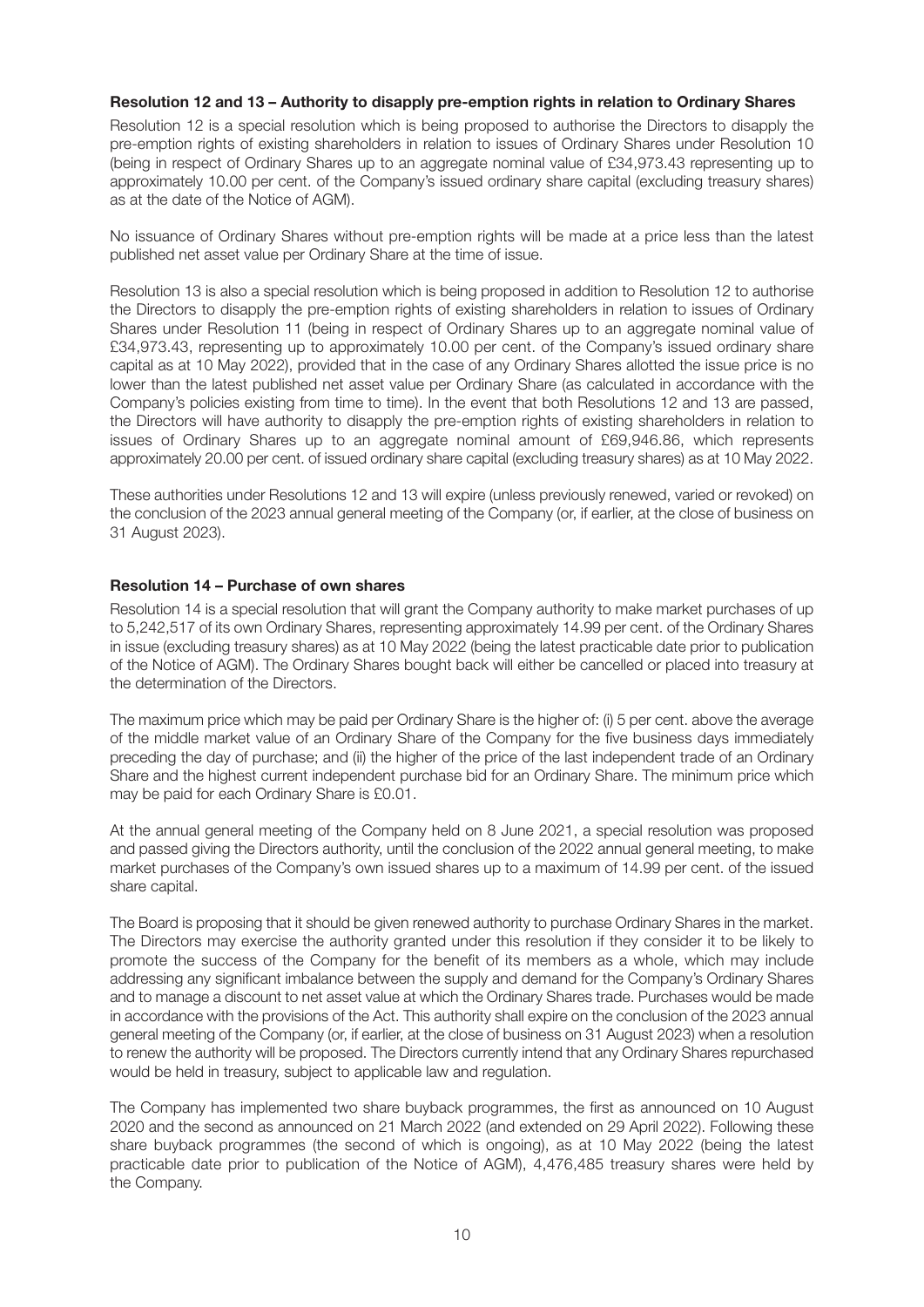#### **Takeover Code Requirements**

Under Rule 9 of the City Code on Takeovers and Mergers (the "**Code**") when:

- 1. a person acquires an interest in shares which (taken together with shares in which he and persons acting in concert (as defined in the Code) with him are interested) carry 30 per cent. or more of the voting rights of a company subject to the Code; or
- 2. any person who, together with persons acting in concert with him, is interested in shares which in aggregate carry not less than 30 per cent. of the voting rights of a company subject to the Code, but does not hold shares carrying more than 50 per cent. of the voting rights of the company, and such person, or any persons acting in concert with him, acquires an interest in any shares which increase the percentage of shares carrying voting rights in which he is interested,

that person together with the persons acting in concert with him, is normally required to extend offers in cash, at the highest price paid by him (or any persons acting in concert with him) for shares in the company within the preceding 12 months, to the holders of any class of equity share capital whether voting or non-voting and also to the holders of any other class of transferable securities carrying voting rights.

Rule 37 of the Code states that when a company redeems or purchases its own voting shares, any resulting increase in the percentage of shares carrying voting rights in which a person or group of persons acting in concert is interested will be treated as an acquisition for the purposes of Rule 9. However, Note 1 of Rule 37.1 states that a person who comes to exceed the limits in Rule 9.1 in consequence of a company's redemption or purchase of its own shares will not normally incur an obligation to make a mandatory offer unless that person is a director, or the relationship of the person with any one or more of the directors is such that the person is, or is presumed to be, acting in concert with any of the directors. A person who has appointed a representative to the board of the company, and investment managers of investment trusts, will be treated for these purposes as a director.

As at 28 April 2022, Quilter plc ("**Quilter**") indirectly held 28.6 per cent. of the voting rights of the Company. If the proposed buy-back authority were to be used in full, the repurchase of Ordinary Shares could result in Quilter indirectly holding 33.6 per cent. of the reduced voting rights of the Company (assuming that the relevant Quilter shareholding entities did not sell any Ordinary Shares in connection with the exercise).

The Panel on Takeovers and Mergers (the "**Panel**") must be consulted in advance in any case where Rule 9 of the Code might be relevant. The Company has consulted with the Panel in relation to the proposed buy-back authority. The Panel has confirmed on an ex parte basis to the Company that, provided that Quilter is not acting in concert with the Company or any of its directors and has not appointed a representative to the board of the Company (such that they should be treated as "innocent bystanders" in relation to any increase in their holdings of shares in the Company as a result of an on-market share buyback, as per Note 1 of Rule 37.1 of the Takeover Code), the Panel will not require Quilter, nor any person presumed to be acting in concert with it, to make a mandatory offer under Rule 9 of the Code on the grounds that its or their interest in the ordinary share capital of the Company has increased as a result only of the purchase by the Company of its own shares pursuant to the authority conferred by Resolution 14.

#### **Resolution 15 – Notice Period for General Meetings**

Resolution 15 is a special resolution that will give the Directors the ability to convene general meetings, other than annual general meetings, on a minimum of 14 clear days' notice. The minimum notice period for annual general meetings will remain at 21 clear days. This authority would provide the Company with flexibility where action needs to be taken quickly but will only be used where the Directors consider it in the best interests of shareholders to do so and the matter to be considered is required to be dealt with expediently. The approval will be effective until the 2023 annual general meeting of the Company, at which time it is intended that renewal will be sought.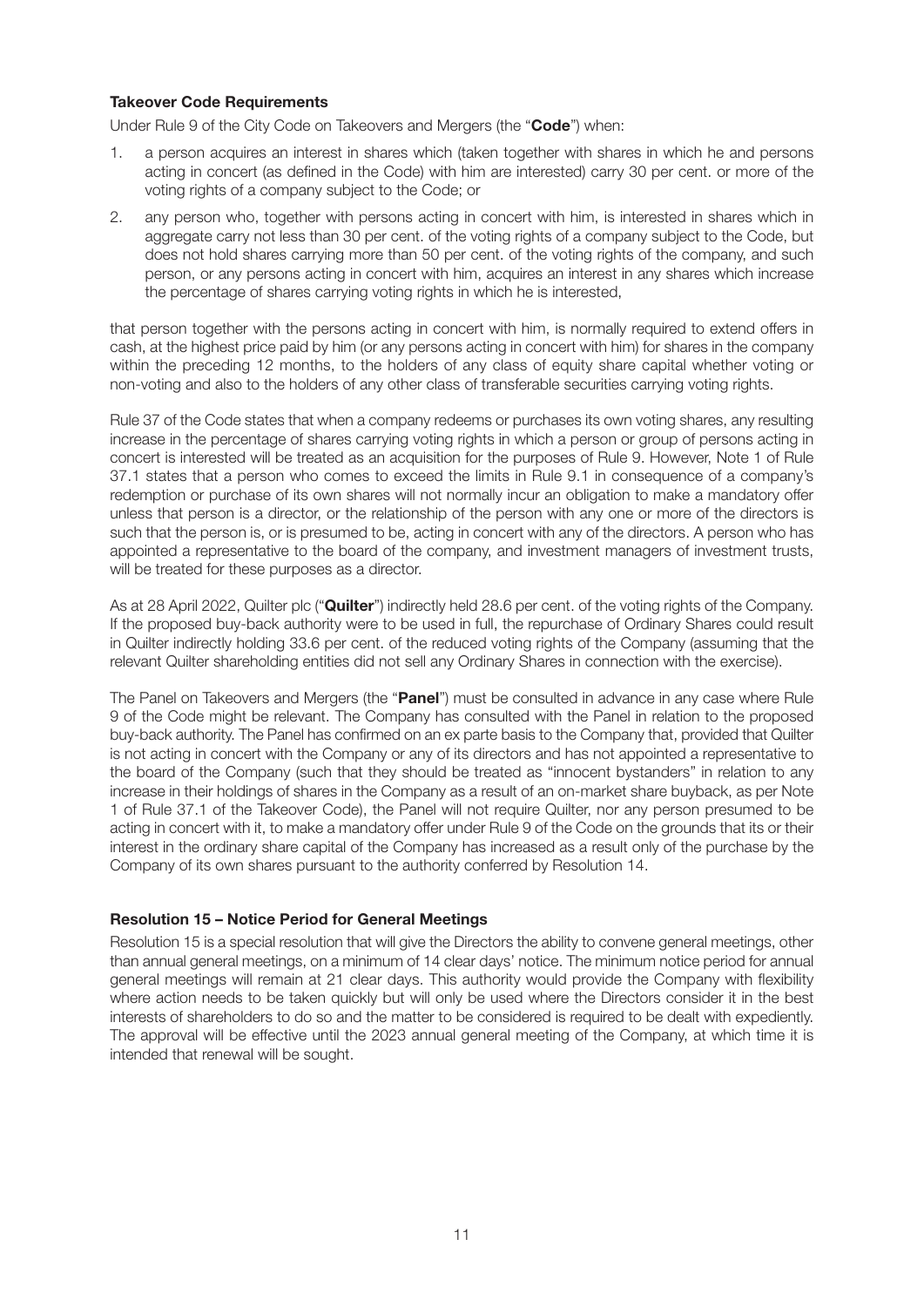# **IMPORTANT NOTES TO THE NOTICE OF MEETING**

The following notes explain your general rights as a shareholder and your right to vote at this AGM or to appoint someone else to vote on your behalf.

- 1. To be entitled to vote at the AGM (and for the purpose of the determination by the Company of the number of votes they may cast), shareholders must be registered in the register of members of the Company at close of business on 20 June 2022 (or, in the event of any adjournment, 48 hours before the time fixed for the adjourned meeting). Changes to the register of members after the relevant deadline shall be disregarded in determining the rights of any person to vote at the meeting. Each of the resolutions to be put to the AGM will be voted on by way of a poll.
- 2. Shareholders, or their proxies, intending to attend the AGM in person are requested, if possible, to arrive at the AGM venue at least 30 minutes prior to the commencement of the AGM at 11.00 a.m. on 22 June 2022 so that their shareholding may be checked against the Company's Register of Members and attendances recorded. If you have any special needs or require wheelchair access to the venue, please contact the Company Secretary by telephone at 07936 332 503 in advance of the AGM. Mobile phones may not be used in the meeting hall, and cameras and recording equipment are not allowed in the meeting hall.
- 3. Members are entitled to appoint a proxy to exercise all or part of their rights to attend and to speak and vote on their behalf at the AGM. A shareholder may appoint more than one proxy in relation to the AGM provided that each proxy is appointed to exercise the rights attached to a different share or shares held by that shareholder. A proxy need not be a shareholder of the Company. A form of proxy which may be used to make such appointment and give proxy instructions accompanies this Notice. If you do not have a form of proxy and believe that you should have one, or if you require additional forms, please contact our Registrar, Computershare, on 0370 707 4023. Lines are open from 8.30 a.m. to 5.30 p.m., Monday to Friday.
- 4. In the case of joint holders, where more than one of the joint holders purports to appoint a proxy, only the appointment submitted by the most senior holder will be accepted. Seniority is determined by the order in which the names of the joint holders appear in the Company's register of members in respect of the joint holding (the first named being the most senior).
- 5. Any person to whom this Notice of AGM is sent who is a person nominated under Section 146 of the Act to enjoy information rights (a "**Nominated Person**") may, under an agreement between him/her and the shareholder by whom he/she was nominated, have a right to be appointed (or to have someone else appointed) as a proxy for the AGM. If a Nominated Person has no such proxy appointment right or does not wish to exercise it, he/she may, under any such agreement, have a right to give instructions to the shareholder as to the exercise of voting rights.
- 6. The statement of the rights of shareholders in relation to the appointment of proxies in notes 3, 4 and 9 do not apply to Nominated Persons. The rights described in these paragraphs can only be exercised by shareholders of the Company.
- 7. A vote withheld is not a vote in law, which means that the vote will not be counted in the calculation of votes for or against the resolution. If no voting indication is given, your proxy will vote or abstain from voting at his or her discretion. Your proxy will vote (or abstain from voting) as he or she thinks fit in relation to any other matter which is put before the AGM.
- 8. To be valid, any form of proxy or other instrument appointing a proxy must be received by post or (during normal business hours only) by hand at the Company's Registrar, at the address shown on the form of proxy or in the case of shares held through CREST, via the CREST system, (see note 11 below). As an alternative to completing your hard-copy proxy form, you can appoint a proxy electronically at www.investorcentre.co.uk/eproxy using the Control Number, Shareholder Reference Number (SRN) and PIN provided on the form of proxy. In each case, for proxy appointments to be valid, they must be received by no later than 11.30 a.m. on 20 June 2022. If you return more than one proxy appointment, either by paper or electronic communication, that received last by the Registrar before the latest time for the receipt of proxies will take precedence. You are advised to read the terms and conditions of use carefully. Electronic communication facilities are open to all shareholders and those who use them will not be disadvantaged.
- 9. CREST members who wish to appoint a proxy or proxies through the CREST electronic proxy appointment service may do so for the AGM (and any adjournment of the AGM) by using the procedures described in the CREST Manual (available from www.euroclear.com). CREST Personal Members or other CREST sponsored members, and those CREST members who have appointed a service provider(s), should refer to their CREST sponsor or voting service provider(s), who will be able to take the appropriate action on their behalf.
- 10. In order for a proxy appointment or instruction made by means of CREST to be valid, the appropriate CREST message (a "**CREST Proxy Instruction**") must be properly authenticated in accordance with Euroclear UK & Ireland Limited's specifications and must contain the information required for such instructions, as described in the CREST Manual. The message must be transmitted so as to be received by the issuers' agent (ID 3 RA50) by 11.30 a.m. on 20 June 2022. For this purpose, the time of receipt will be taken to the time (as determined by the timestamp applied to the message by the CREST application host) from which the issuers agent is able to retrieve the message by enquiry to CREST in the manner prescribed by CREST. After this time, any change of instructions to proxies appointed through CREST should be communicated to the appointee through other means.
- 11. CREST members and, where applicable, their CREST sponsors, or voting service providers should note that Euroclear UK & Ireland Limited does not make available special procedures in CREST for any particular message. Normal system timings and limitations will, therefore, apply in relation to the input of CREST Proxy Instructions. It is the responsibility of the CREST member concerned to take (or, if the CREST member is a CREST personal member, or sponsored member, or has appointed a voting service provider(s), to procure that his CREST sponsor or voting service provider(s) take(s)) such action as shall be necessary to ensure that a message is transmitted by means of the CREST system by any particular time. In this respect, CREST members and, where applicable, their CREST sponsors or voting system providers are referred, in particular, to those sections of the